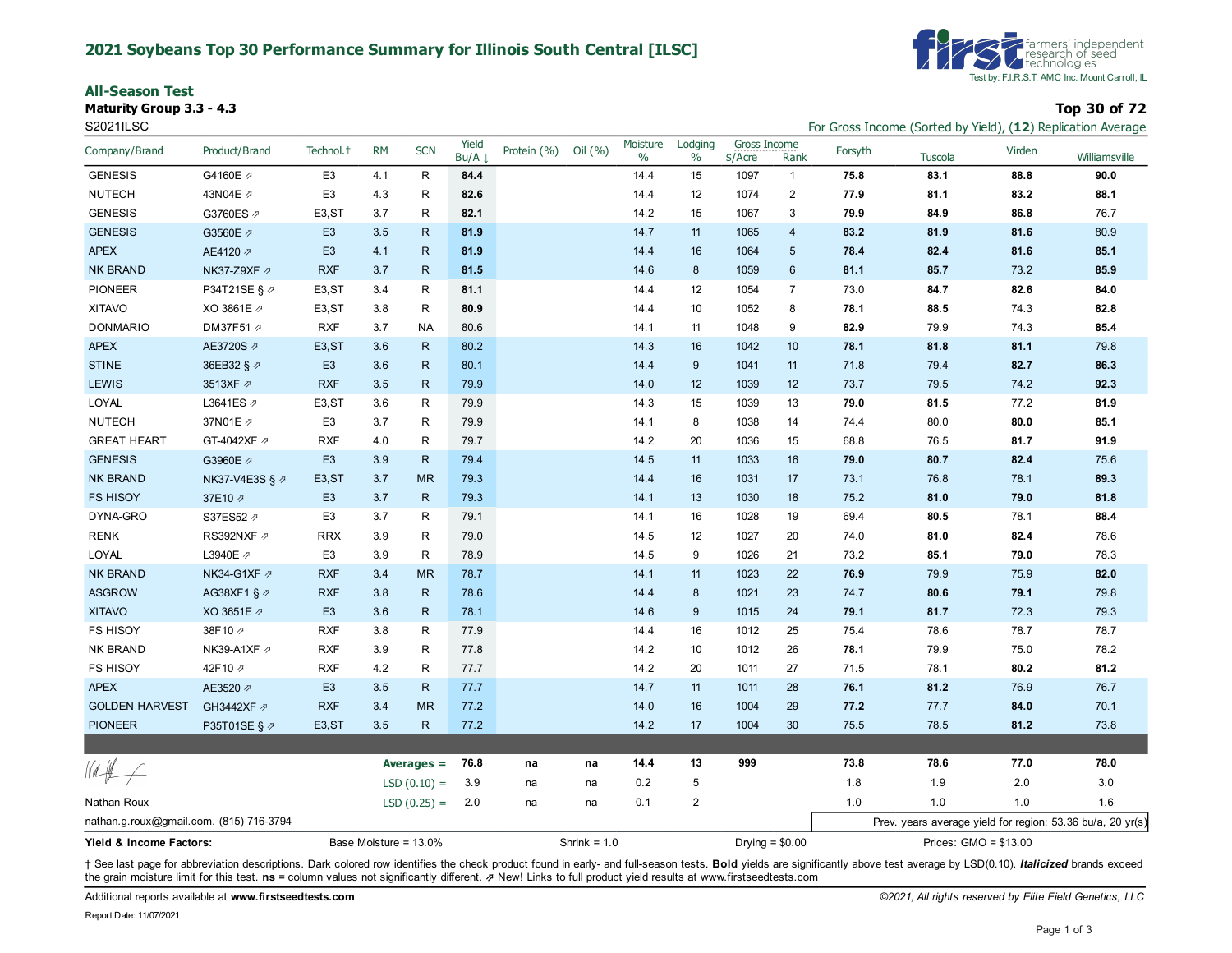# **2021 Soybeans - Illinois South Central [ ILSC ]**



## **All-Season Test Products (72 Total)**

| <b>Company/Brand</b> | <b>Product/Brand</b>    | <b>Technology</b> | <b>SCN</b>               | <b>RM</b>        | Seed Treat.    | <b>Company/Brand</b> | <b>Brand/Product</b> | <b>Technology</b> | <b>SCN</b>              | <b>RM</b>        | Seed Treat. |
|----------------------|-------------------------|-------------------|--------------------------|------------------|----------------|----------------------|----------------------|-------------------|-------------------------|------------------|-------------|
| AgriGold             | G3451E3                 | E <sub>3</sub>    | ${\sf R}$                | 3.4              | ASfi, SA       | _ewis                | 3623XF               | RXF               | R                       | 3.6              | ACi         |
| AgriGold             | G3490XF                 | <b>RXF</b>        | R                        | 3.4              | ASfi, SA       | Lewis                | 3713XF               | <b>RXF</b>        | R                       | 3.7              | ACi         |
| AgriGold             | G3630XF                 | <b>RXF</b>        | R                        | 3.6              | ASfi, SA       | ∟ewis                | 3910XF               | <b>RXF</b>        | R                       | 3.9              | ACi         |
| AgriGold             | G3755E3                 | E <sub>3</sub>    | $\mathsf R$              | 3.7              | ASfi, SA       | _ewis                | 4004XF               | RXF               | R                       | 4.0              | ACi         |
| Apex                 | AE3420                  | E <sub>3</sub>    | R                        | 3.4              | CMBV, SA       | Lewis                | 4304XF               | <b>RXF</b>        | R                       | 4.3              | ACi         |
| Apex                 | AE3520                  | E <sub>3</sub>    | $\mathsf R$              | 3.5              | CMBV, SA       | Loyal                | L3641ES              | E3,ST             | R                       | 3.6              | CMBV, SA    |
| Apex                 | AE3720S                 | E3,ST             | ${\sf R}$                | 3.6              | CMBV, SA       | Loyal                | L3940E               | E3                | R                       | 3.9              | CMBV, SA    |
| Apex                 | AE3920                  | E <sub>3</sub>    | R                        | 3.9              | CMBV, SA       | <b>NK Brand</b>      | NK34-G1XF            | <b>RXF</b>        | MR                      | 3.4              | CMBV, SA    |
| Apex                 | AE4120                  | E <sub>3</sub>    | $\mathsf{R}$             | 4.1              | CMBV, SA       | <b>NK Brand</b>      | NK37-V4E3S §         | E3,ST             | <b>MR</b>               | 3.7              | CMBV, SA    |
| Asgrow               | AG35XF1 §               | RXF               | R                        | 3.5              | <b>ACi</b>     | <b>NK Brand</b>      | NK37-Z9XF            | RXF               | R                       | $\overline{3.7}$ | CMBV, SA    |
| Asgrow               | $AG37XF2$ §             | RXF, ST           | ${\sf R}$                | 3.7              | ACi, IL        | NK Brand             | NK39-A1XF            | <b>RXF</b>        | R                       | 3.9              | CMBV, SA    |
| Asgrow               | AG38XF1 §               | <b>RXF</b>        | ${\sf R}$                | 3.8              | ACi, IL        | <b>NuTech</b>        | 34N06E               | E <sub>3</sub>    | R                       | 3.4              | Lum, Lu, IL |
| DONMARIO             | DM34E52                 | E <sub>3</sub>    | <b>NA</b>                | 3.4              | <b>CMBV</b>    | <b>NuTech</b>        | 35N03E               | E3                | $\overline{\mathsf{R}}$ | 3.5              | Lum, Lu, IL |
| DONMARIO             | <b>DM3756E</b>          | E <sub>3</sub>    | R                        | 3.7              | <b>CMBV</b>    | NuTech               | 37N01E               | E <sub>3</sub>    | R                       | 3.7              | Lum, Lu, IL |
| DONMARIO             | <b>DM37F51</b>          | <b>RXF</b>        | <b>NA</b>                | 3.7              | <b>BPS-SDS</b> | <b>NuTech</b>        | 39N04E               | E <sub>3</sub>    | R                       | 3.9              | Lum, Lu, IL |
| DONMARIO             | DM39F62                 | RXF               | <b>NA</b>                | 3.9              | <b>CMBV</b>    | <b>NuTech</b>        | 39N05E               | E3                | R                       | 3.9              | Lum, Lu, IL |
| <b>DONMARIO</b>      | DM40E62                 | E <sub>3</sub>    | <b>NA</b>                | 4.0              | <b>CMBV</b>    | <b>NuTech</b>        | 41N03E               | E <sub>3</sub>    | R                       | 4.1              | Lum, Lu, IL |
| Dyna-Gro             | S36XF12                 | <b>RXF</b>        | R                        | 3.6              | EQV, SA        | NuTech               | 43N04E               | E <sub>3</sub>    | R                       | 4.3              | Lum, Lu, IL |
| Dyna-Gro             | S37ES52                 | E3                | R                        | $\overline{3.7}$ | EQV, SA        | Pioneer              | P30T99E §            | E3                | $\overline{\mathsf{R}}$ | 3.0              | Lu,G,IL     |
| Dyna-Gro             | S37XF42                 | <b>RXF</b>        | <b>MR</b>                | 3.7              | EQV, SA        | Pioneer              | P34T21SE §           | E3,ST             | R                       | 3.4              | Lu,G,IL     |
| <b>FS HISOY</b>      | 35E10                   | E <sub>3</sub>    | R                        | 3.5              | ACi, B-200     | Pioneer              | P35T01SE §           | E3,ST             | R                       | 3.5              | Lu,G,IL     |
| <b>FS HISOY</b>      | 37E10                   | E <sub>3</sub>    | ${\sf R}$                | 3.7              | AC, PV, B-200  | Renk                 | RS392NXF             | <b>RRX</b>        | R                       | 3.9              | EcTC, SA    |
| <b>FS HISOY</b>      | 38F10                   | <b>RXF</b>        | R                        | 3.8              | ACi, B-200     | Stine                | 36EB32 §             | E <sub>3</sub>    | R                       | 3.6              | SFI         |
| <b>FS HISOY</b>      | 39F10                   | <b>RXF</b>        | R                        | 3.9              | ACi, B-200     | Stine                | 39EC22 §             | E <sub>3</sub>    | R                       | 3.9              | SFI         |
| <b>FS HISOY</b>      | 41F00                   | <b>RXF</b>        | $\overline{R}$           | 4.1              | ACi, B-200     | <b>Stine</b>         | 40EC20 §             | E3                | R                       | 4.0              | SFI         |
| <b>FS HISOY</b>      | 42E10                   | E3,ST             | R                        | 4.2              | ACi, B-200     | Stone                | 2XF3531              | <b>RXF</b>        | R                       | 3.5              | ACi, IL     |
| <b>FS HISOY</b>      | 42F10                   | <b>RXF</b>        | R                        | 4.2              | ACi, B-200     | Stone                | 2XF3731              | <b>RXF</b>        | R                       | 3.7              | ACi, IL     |
| Genesis              | G3460E                  | E3                | $\overline{R}$           | 3.4              | CMBV, SA       | Xitavo               | XO 3651E             | E3                | $\overline{R}$          | $\overline{3.6}$ | PV, IL, OB  |
| Genesis              | G3560E                  | E <sub>3</sub>    | R                        | 3.5              | CMBV, SA       | Xitavo               | XO 3861E             | E3,ST             | R                       | 3.8              | PV, IL, OB  |
| Genesis              | G3760ES                 | E3,ST             | R                        | 3.7              | CMBV, SA       | Xitavo               | XO 4371E             | E <sub>3</sub>    | R                       | 4.3              | PV, IL, OB  |
| Genesis              | G3960E                  | E <sub>3</sub>    | ${\sf R}$                | 3.9              | CMBV, SA       |                      |                      |                   |                         |                  |             |
| Genesis              | G4160E                  | E <sub>3</sub>    | R                        | 4.1              | CMBV, SA       |                      |                      |                   |                         |                  |             |
| Genesis              | G4350E                  | E <sub>3</sub>    | R                        | 4.3              | CMBV, SA       |                      |                      |                   |                         |                  |             |
| Golden Harvest       | GH3442XF                | <b>RXF</b>        | $\overline{\mathsf{MR}}$ | $\overline{3.4}$ | CMBV, SA       |                      |                      |                   |                         |                  |             |
| Golden Harvest       | GH3762E3S               | E3,ST             | MR                       | 3.7              | CMBV, SA       |                      |                      |                   |                         |                  |             |
| Golden Harvest       | GH3902E3S §             | E3,ST             | R                        | 3.9              | CMBV, SA       |                      |                      |                   |                         |                  |             |
| Golden Harvest       |                         | RXF               | $\mathsf R$              | 3.9              | CMBV, SA       |                      |                      |                   |                         |                  |             |
| <b>Great Heart</b>   | GH3952XF §<br>GT-3702XF | <b>RXF</b>        |                          | 3.7              | $Gr+$          |                      |                      |                   |                         |                  |             |
|                      |                         |                   | R                        |                  |                |                      |                      |                   |                         |                  |             |
| <b>Great Heart</b>   | GT-4042XF               | <b>RXF</b>        | R                        | 4.0              | $Gr+$          |                      |                      |                   |                         |                  |             |
| Lewis                | 3325XF                  | RXF               | $\overline{\mathsf{R}}$  | $\overline{3.3}$ | <b>ACi</b>     |                      |                      |                   |                         |                  |             |
| Lewis                | 3417XF                  | <b>RXF</b>        | R                        | 3.4              | ACi            |                      |                      |                   |                         |                  |             |
| Lewis                | 3513XF                  | <b>RXF</b>        | R                        | 3.5              | ACi            |                      |                      |                   |                         |                  |             |